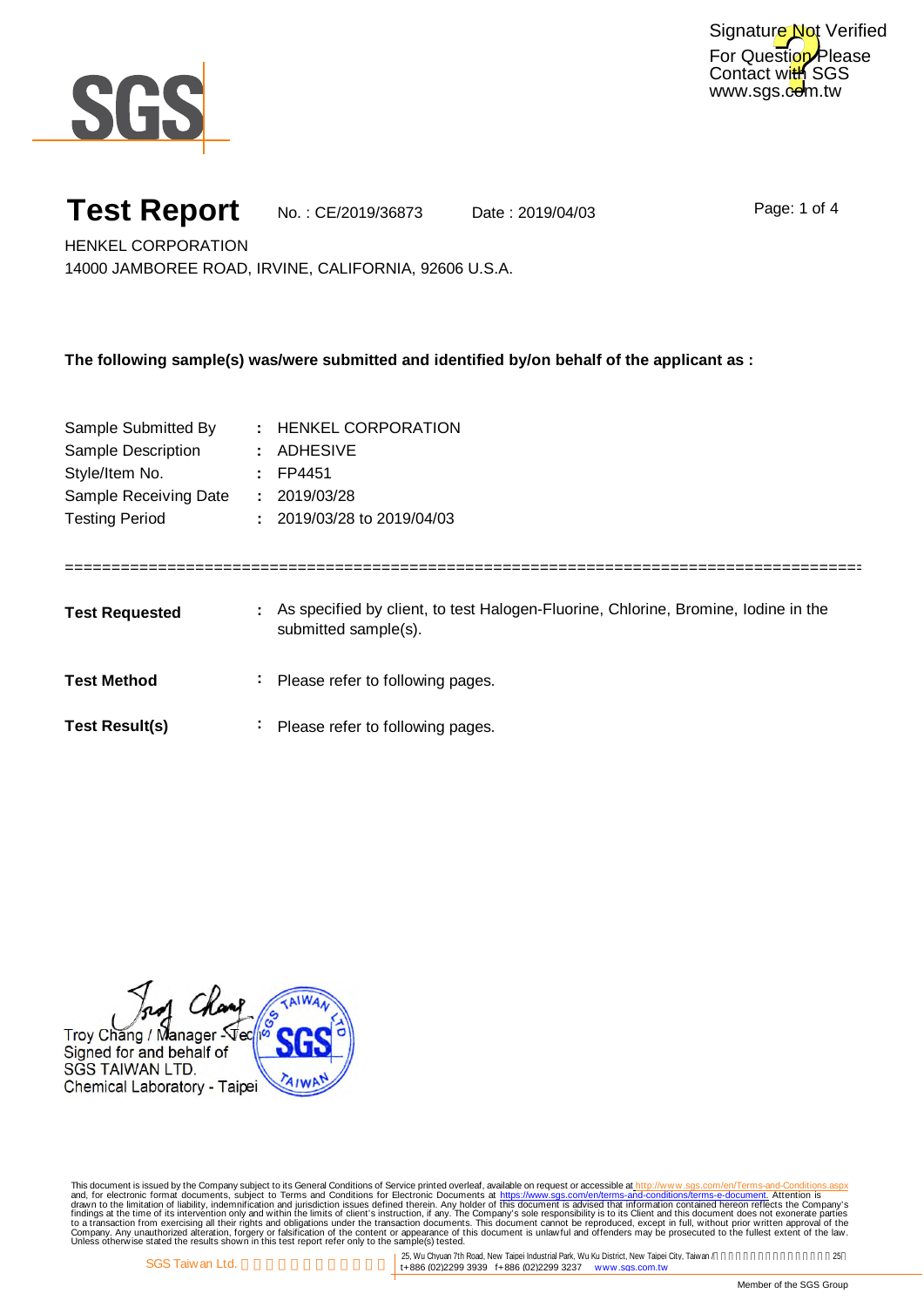

# **Test Report** No. : CE/2019/36873 Date : 2019/04/03

Page: 2 of 4

HENKEL CORPORATION

14000 JAMBOREE ROAD, IRVINE, CALIFORNIA, 92606 U.S.A.

### **Test Result(s)**

PART NAME No.1 : BLACK PASTE

| Test Item(s)                                   | Unit  | <b>Method</b>                                                          | <b>MDL</b> | <b>Result</b> |
|------------------------------------------------|-------|------------------------------------------------------------------------|------------|---------------|
|                                                |       |                                                                        |            | No.1          |
| Halogen                                        |       |                                                                        |            |               |
| Halogen-Fluorine (F)<br>(CAS No.: 14762-94-8)  | mg/kg | With reference to BS EN 14582 (2016).<br>Analysis was performed by IC. | 50         | n.d.          |
| Halogen-Chlorine (CI)<br>(CAS No.: 22537-15-1) | mg/kg | With reference to BS EN 14582 (2016).<br>Analysis was performed by IC. | 50         | 202           |
| Halogen-Bromine (Br)<br>(CAS No.: 10097-32-2)  | mg/kg | With reference to BS EN 14582 (2016).<br>Analysis was performed by IC. | 50         | n.d.          |
| Halogen-Iodine (I)<br>(CAS No.: 14362-44-8)    | mg/kg | With reference to BS EN 14582 (2016).<br>Analysis was performed by IC. | 50         | n.d.          |

### **Note**:

- 1. mg/kg = ppm; 0.1wt% = 1000ppm
- 2. n.d. = Not Detected
- 3. MDL = Method Detection Limit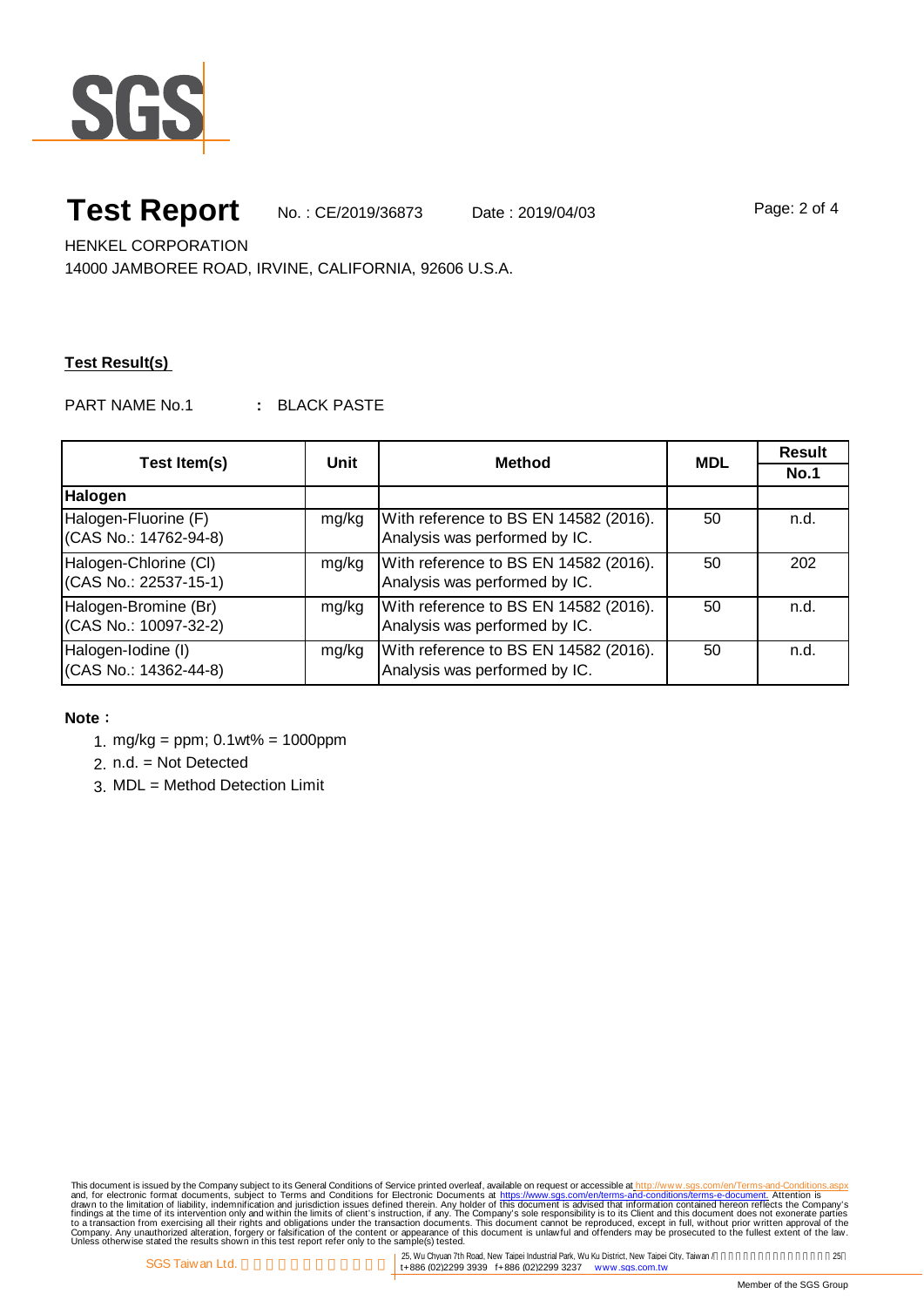

## Test Report No. : CE/2019/36873 Date : 2019/04/03

Page: 3 of 4

HENKEL CORPORATION 14000 JAMBOREE ROAD, IRVINE, CALIFORNIA, 92606 U.S.A.

#### **Analytical flow chart - Halogen**

- Technician: Rita Chen
- Supervisor: Troy Chang